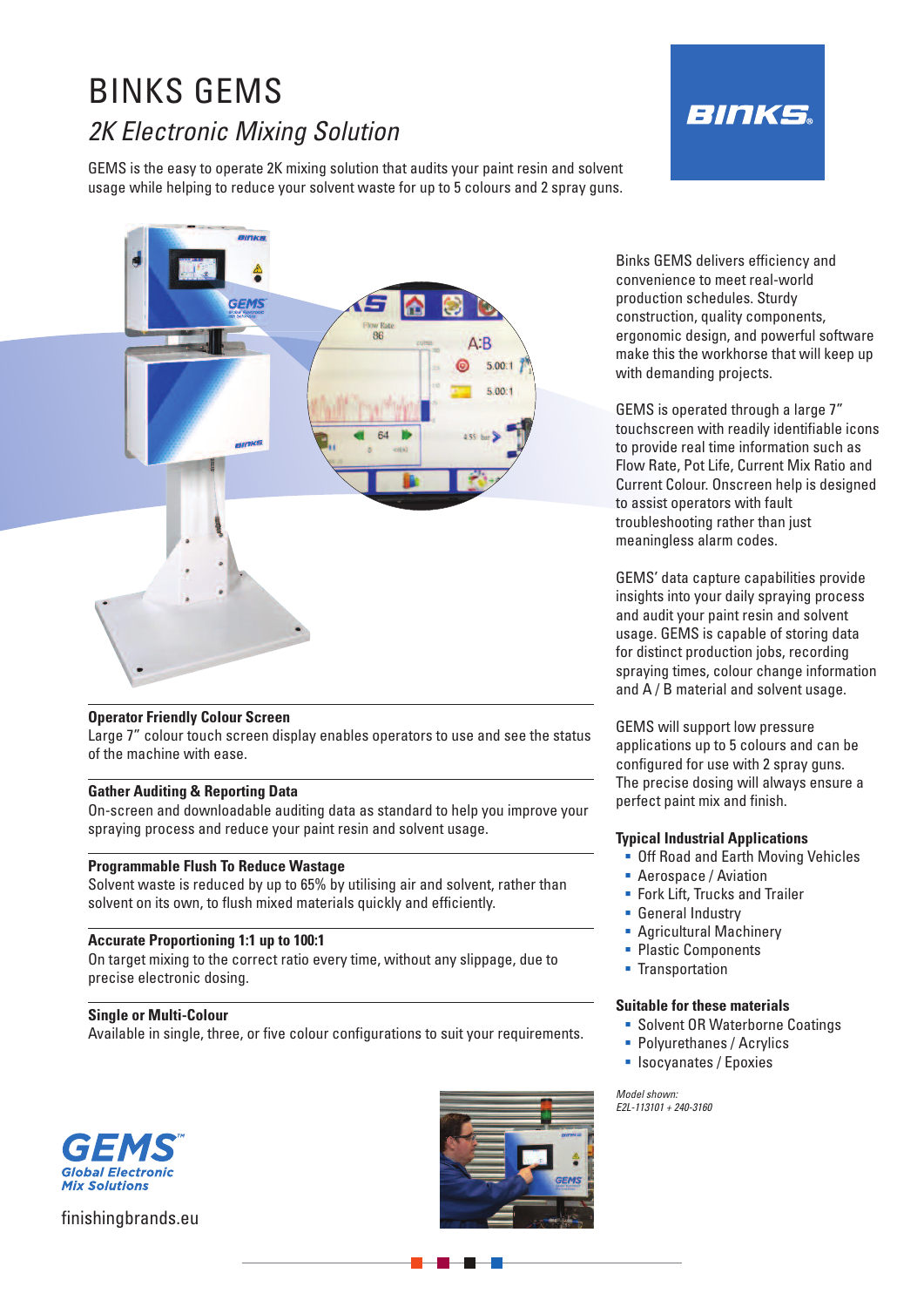

# **Simple For Operators**

GEMS' large colour screen and icon based interface removes complexity. Colour changes are done in minutes at the touch of a button and flushing between colours is handled automatically. Key information is clearly visible and alarm conditions are diagnosed with ease.



# **Easy To Troubleshoot Alarms**



Take the worry out of 2K. GEMS provides a clear visual indication of any alarm condition. Tap the highlighted fault for a quick explanation of the cause and a list of items to check in order to clear the alarm.

# **Job Auditing**

Want to monitor or reduce your paint resin and solvent usage? Need to find efficiencies in your spraying times? GEMS is able to store job data for viewing on screen or for export into a spreadsheet or database. This is a standard feature, not an optional extra.

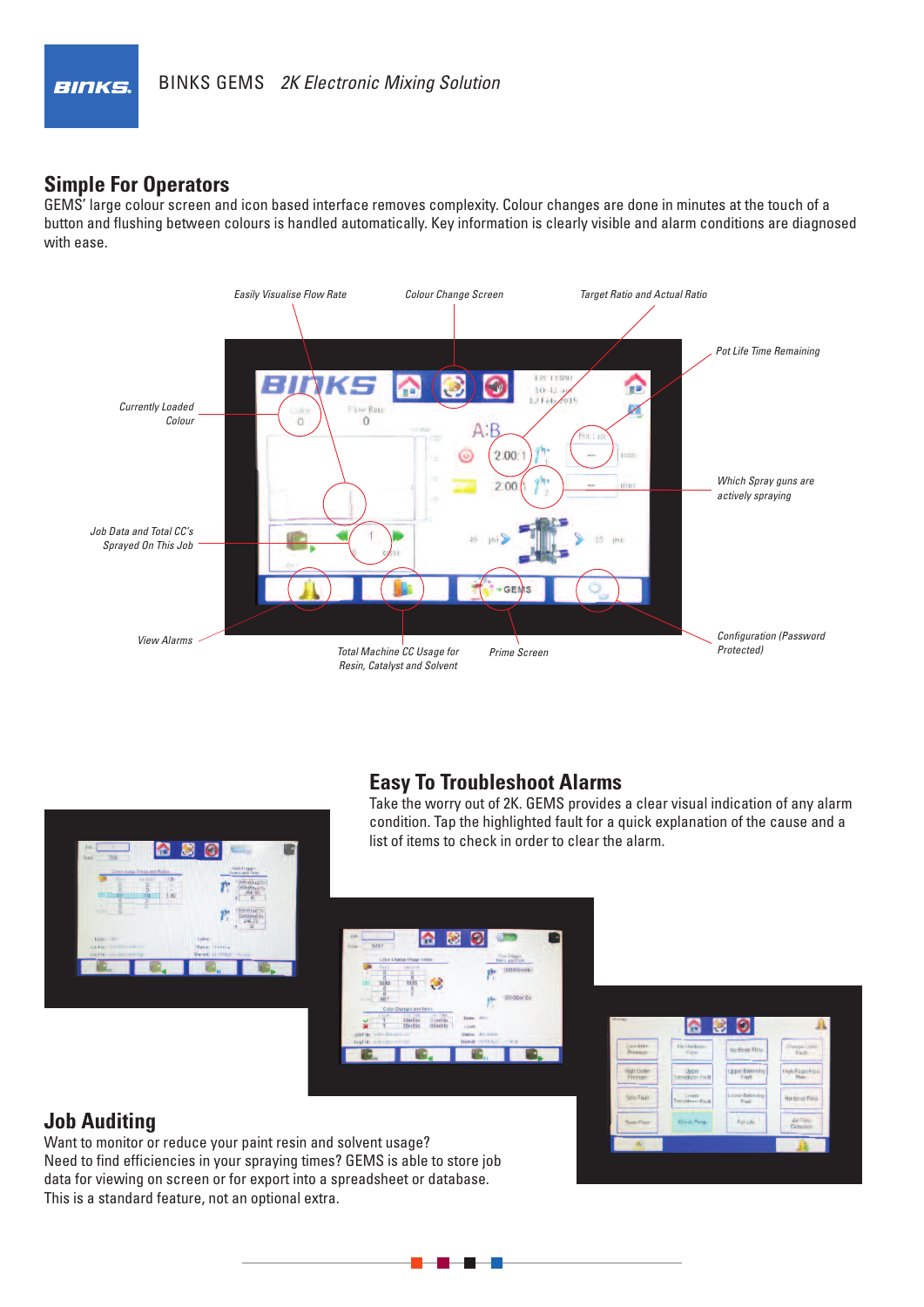

# **Expanded Functionality**

GEMS has a number of add-on accessories that can be used to enhance the functionality of the unit and your finishing operation. These can be provided on the unit at time of purchase or retro fitted at a later date.

# **Stand**

*Part No. 240-3160* If you are not going to wall mount the unit, then GEMS can be mounted on the optional stand.





# **Solvent Meter**

*Part No. 240-3113* The additional solvent flow meter is a useful feature for tracking and reducing the amount of solvent usage. It is especially convenient for applications where it is important to know the amount of solvent waste material being generated by the machine.

**Air Cut Off Accessory** *Part No. 240-3118* The air cut off accessory will automatically turn off atomisation air to the gun during colour change and flushing procedures. We highly recommend this accessory to make operation even simpler.

*Requires Solenoid Expansion.*

# **Stack light**

Mounted on top of the GEMS unit, the stack light can provide visual clues from a distance of when the unit is ready to spray and when it is in an alarm state.

# *Part No. 240-3155*





# **Flow Sensor** *Part No. 240-3110*

The Flow Sensor will help with the early detection of low fluid levels going into the dispense pump. Especially useful for pressure feed tanks and other applications where it is convenient to know when the supply tank has run dry.

# **Gun Flush Box\***

*(Requires Solenoid Expansion.) Part No. 240-3119* The gun flush boxes are a useful feature for the reduction of solvent usage, reducing flush times by the operator and automating operations. One or two gun flush boxes may be installed with GEMS.

*\*Requires gun saddle - available for Advance HD, Pro-Lite and Trophy*

# **Solenoid Expansion**

*Part No. 240-3090* This kit is required where colour expansion is needed, atomizing air control functionality is desired or if gun flush boxes are to be added to GEMS.



*Part No. 240-3123* GEMS can support the installation of a second gun for applications where higher production speeds and demand are required.

> *Requires additional fluid regulators and Y splitter.*